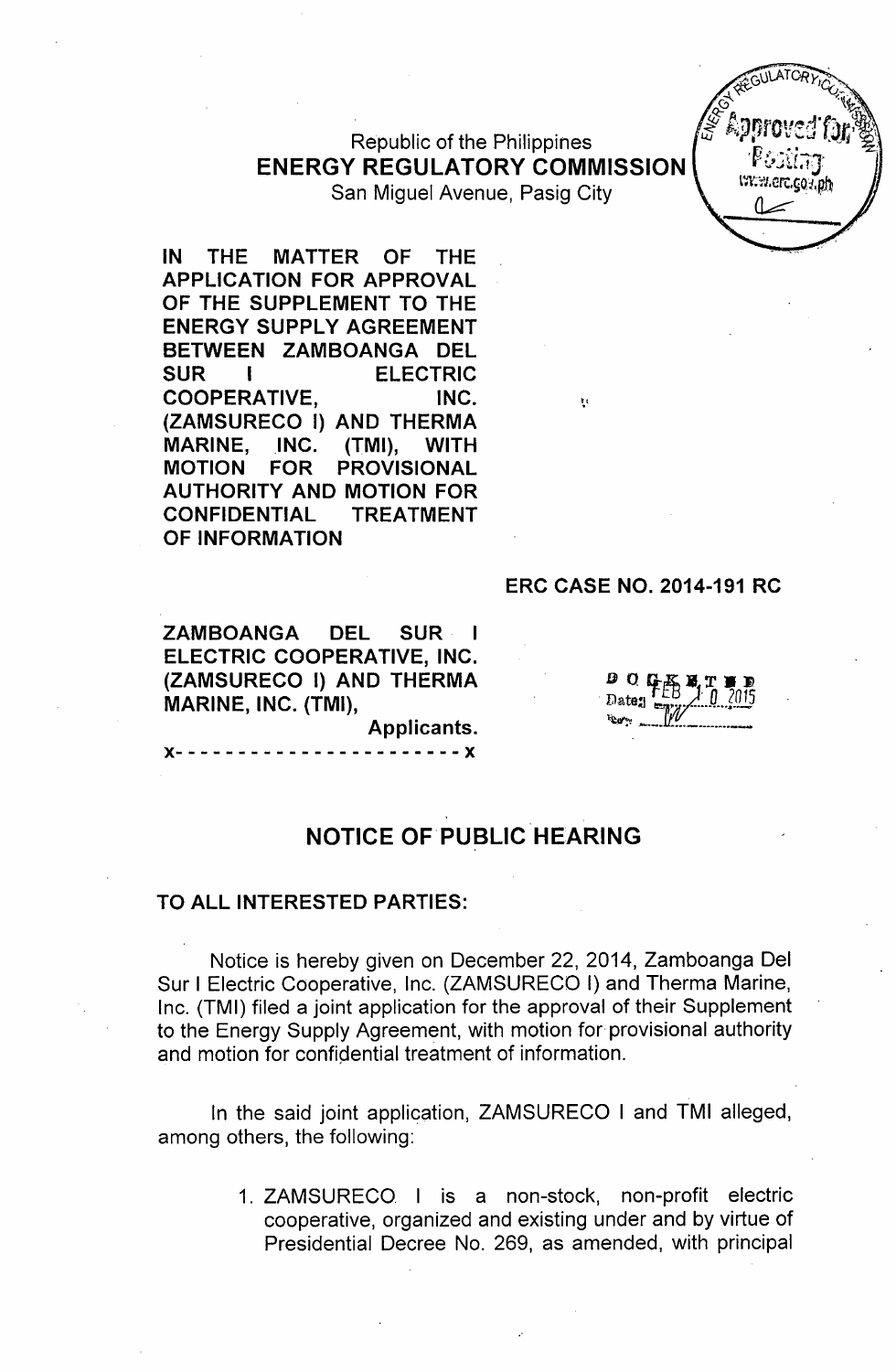### **ERC CASE NO. 2014-191 RC NOTICE OF PUBLIC HEARING/February 3, 2015 Page 2 of 15**

address at Gov. Vicente M. Cerilles St., Pagadian City, Zamboanga Del Sur. It holds an exclusive franchise issued by the National Electrification Commission to operate an electric light and power distribution service in Pagadian City, and certain municipalities of Zamboanga Del Sur, namely: Aurora, Dimataling, Diñas, Dumalinao, Dumingag, Guipos, Labangan, Lapuyan, Mahayag, Margosatubig, Midsalip, Molave R. Magsaysay, San Miguel, San Pablo, Tabina, Tambulig, Tigbao, Tukuran, Sominot (formerly Don Mariano Marcos), Pitogo, Josefina and Vincenzo Sagum, and the municipality of Don Victoriano in the Province of Misamis Occidental (Franchise Area);

- 2. TMI is a generation company duly organized and existing under the laws of the Republic of the Philippines with principal office address in Mobile 2, Lawis, Sta. Ana, Nasipit, Agusan del Norte. Copies of TMI's Securities and Exchange Commission Certificate of Registration, Articles of Incorporation and By-Laws, General Information Sheet and Audited Financial Statements are attached to the joint application as Annexes "A", "B", "C" and "D," respectively;
	- 2.1 TMI owns and operates the 100 MW Power Barge No. 117 (PB 117) in Nasipit, Agusan Del Norte and the 100 MW Power Barge No. 118 (PB 118) in Maco, Compostela Valley, which it acquired from the Power Sector Assets and Liabilities Management Corporation (PSALM) upon their privatization in accordance with Republic Act No. 9136, otherwise known as the "Electric Power Industry Reform Act of 2001 (EPIRA); and
	- 2.2 TMI is joining ZAMSURECO I as co-applicant in this case in order to assist it in securing approval of the terms and conditions of the Energy Supply Agreement dated 20 June 2011 (ESA),as amended by the Supplement to the Energy Supply Agreement dated 14 October 2014 (Supplement Agreement), entered into by and between ZAMSURECO I and TMI',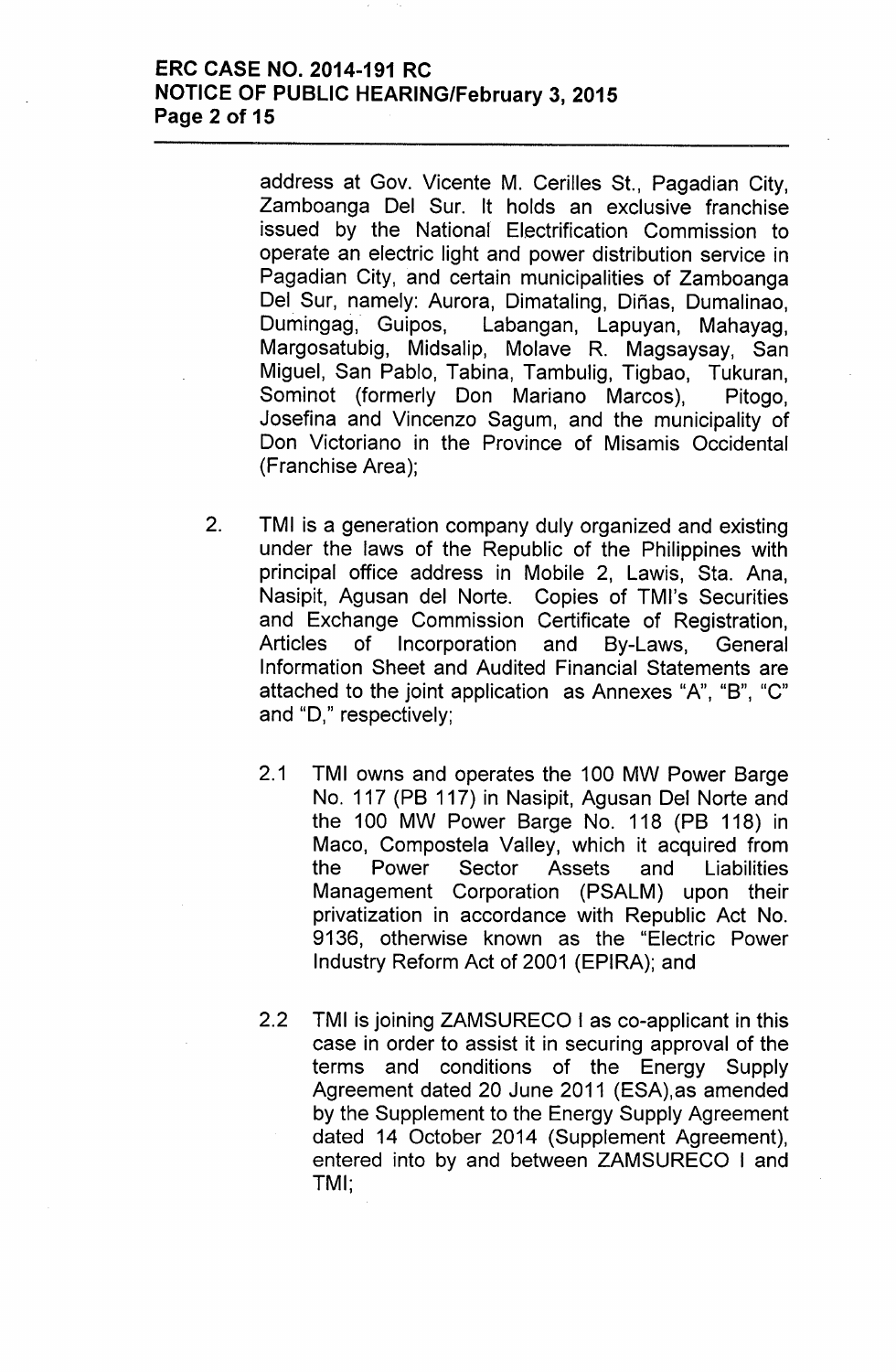### **NATURE OF THE APPLICATION**

3. The instant joint application seeks approval by the Commission of the ESA, as amended by the Supplement Agreement, entered into by and between ZAMSURECO I and TMI, pursuant to Rule 20 (8) of the Commission's Rules of Practice and Procedure (ERC Rules), and other pertinent rules and regulations.

Copies of the ESA and the Supplement Agreement are attached to the joint application as Annexes "E" and "F", respectively;

### **STATEMENT OF FACTS**

- 4. ZAMSURECO I currently sources the bulk of its electricity requirements from the Power Sector Assets and Liabilities Management Corporation (PSALM) and the remainder from TMI and Mapalad Power Corporation (MPC).
	- 4.1 On June 20, 2011, ZAMSURECO I entered into an ESA with TMI for the supply of 5MW for a term of three (3) years from Effective Date, or from January 7, 2012 to January 6, 2015 (Original Term). The ESA was approved by the Commission in a Decision dated October 22, 2012 in ERC Case No. 2011-114RC, with the following applicable rates:

| <b>Cost Component</b>                 | <b>Approved Rates</b>                                                                                                                                                                                                   |     |  |  |  |
|---------------------------------------|-------------------------------------------------------------------------------------------------------------------------------------------------------------------------------------------------------------------------|-----|--|--|--|
| Fee<br>Capacity                       | 2012                                                                                                                                                                                                                    | 278 |  |  |  |
| (PhP/kW/month)                        | 2013                                                                                                                                                                                                                    | 296 |  |  |  |
|                                       | 2014                                                                                                                                                                                                                    | 323 |  |  |  |
|                                       | 2015                                                                                                                                                                                                                    | 305 |  |  |  |
| Fixed<br>O&M<br>Fee<br>(PhP/kW/month) | 239                                                                                                                                                                                                                     |     |  |  |  |
| Energy Fee (PhP/kWh)                  | 0.14864                                                                                                                                                                                                                 |     |  |  |  |
| Fuel and Lube Oil Rate                | cost based on<br>fuel<br>thru<br>Pass<br>consumption rates of 0.2358 liter/kWh<br>or actual, whichever is lower, for Heavy<br>Fuel Oil (HFO) and 0.0024 liter/kWh or<br>actual, whichever is lower, for Lube Oil<br>'LO |     |  |  |  |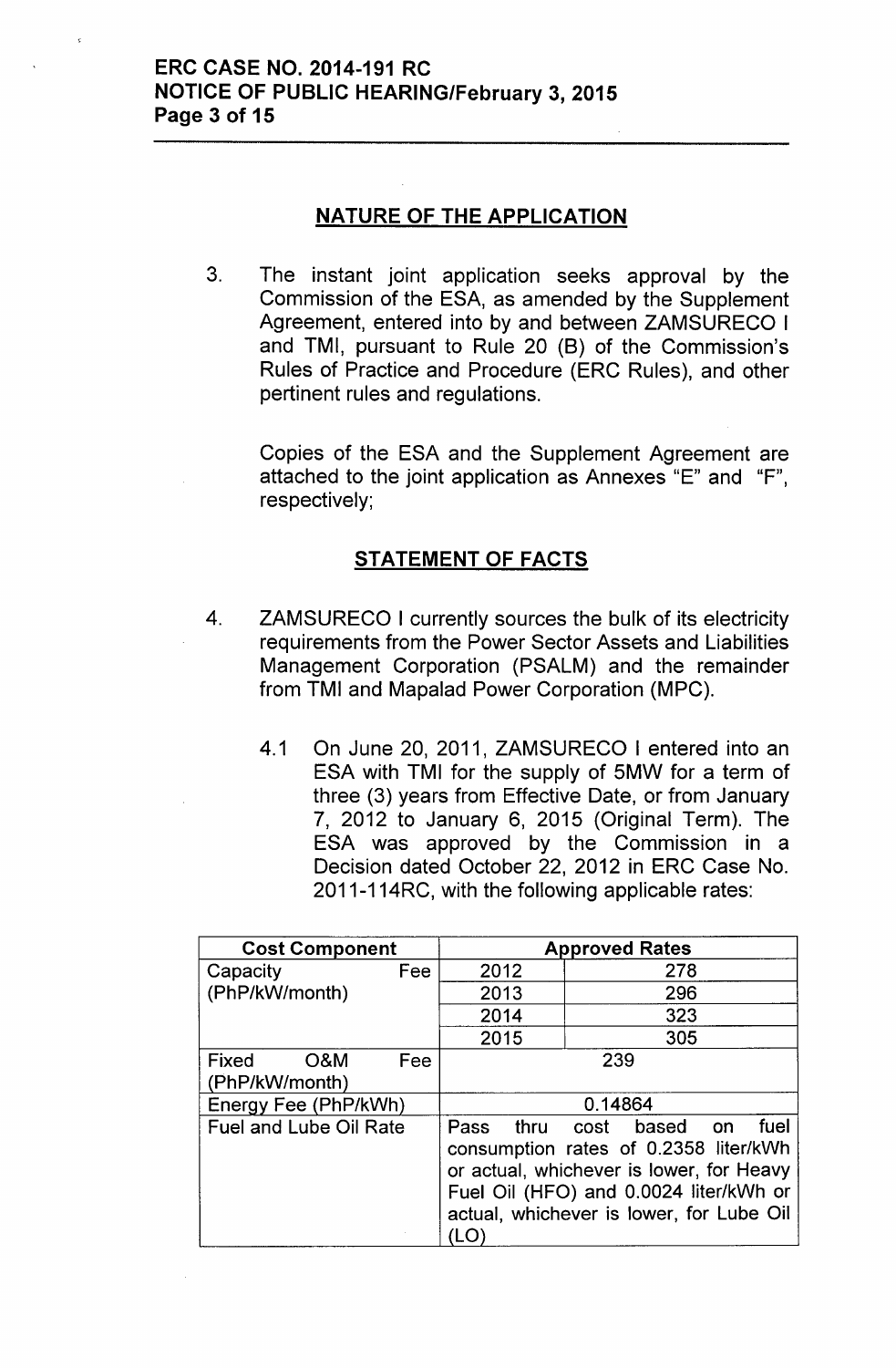### ERC CASE NO. 2014-191 RC NOTICE OF PUBLIC HEARING/February 3, 2015 Page 4 of 15

| 4.2 Details of ZAMSURECO I's other supply contracts |
|-----------------------------------------------------|
| are as follows:                                     |

| <b>SUPPLIER</b>                           | <b>CONTRACT</b><br><b>CAPACITY</b> | <b>DATE OF</b><br><b>EXECUTION OF</b><br><b>SUPPLY</b><br><b>CONTRACT</b> | <b>TERM</b> | <b>ERC APPROVAL</b>                                                                                                                                                       |
|-------------------------------------------|------------------------------------|---------------------------------------------------------------------------|-------------|---------------------------------------------------------------------------------------------------------------------------------------------------------------------------|
| NPC/PSALM                                 |                                    |                                                                           |             |                                                                                                                                                                           |
| Mapalad<br>Power Corp.                    | 5MW                                | 4 March 2013                                                              | 3 years     | Application<br>for<br>the<br>approval<br>of<br>Energy<br>Supply<br>filed<br>Agreement<br>on 24 April 2013<br>docketed<br>under<br>ERC Case<br>No.<br>2013-83RC            |
| Therma<br>South, Inc.                     | 5MW                                | 18 March 2013                                                             | 25 years    | for<br>Application<br>the<br>of<br>approval<br>Energy<br>Supply<br>Agreement<br>filed<br>on 23 May 2014<br>docketed<br>under<br>ERC Case<br>No.<br>2014-064RC             |
| <b>GNPower Ltd.</b><br>Co.                | 24.24MW                            | 21 November<br>2012                                                       | 20 years    | Application<br>for<br>the<br>approval<br>of<br>Power<br>Purchase<br>and Sale filed on<br>12 February 2014<br>under<br>docketed<br><b>ERC</b><br>No.<br>Case<br>2014-001RC |
| San Ramon<br>Power, Inc.                  | 5MW                                | 18 July 2014                                                              | 25 years    | Pre-filing in<br>process.                                                                                                                                                 |
| <b>King Energy</b><br>Generation,<br>Inc. | 5MW                                | 6 May 2013                                                                | 10 years    | For filing.                                                                                                                                                               |

- 5. It is expected that the energy requirements of ZAMSURECO I's customers will significantly increase in the next few years as demonstrated by ZAMSURECO I's Distribution Development Plan ("DDP"), which is hereto attached as Annex "G";
- 6. The expiration of the Contract for the Supply of Electric Energy with PSALM in 2016, as well as the projected increase in the energy requirements of ZAMSURECO I's customers will result in a shortage of the energy available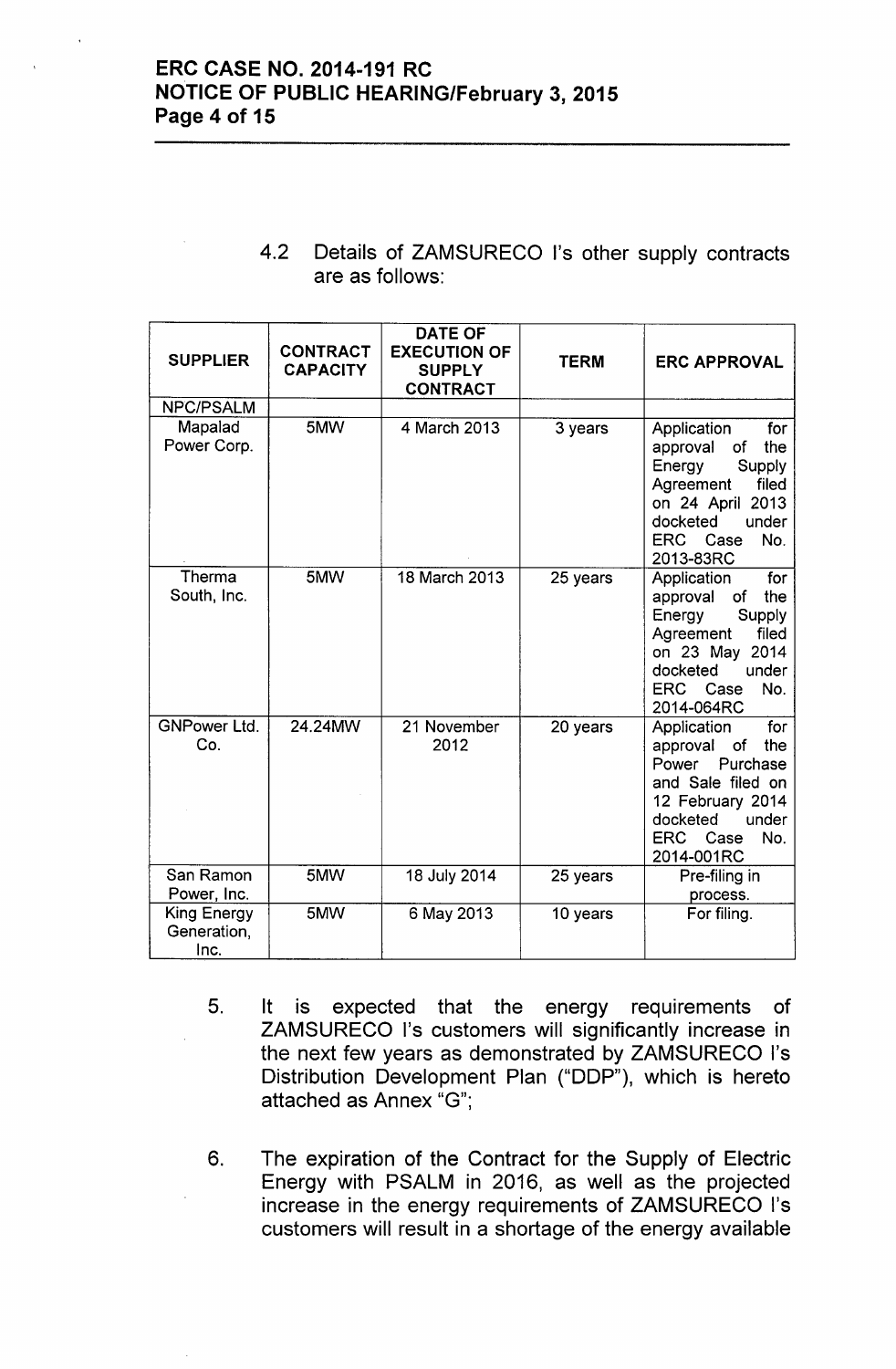to it and its customers, even with the supply agreements it executed with GN Power, San Ramon Power, and King Energy:

7. On October 14, 2014, ZAMSURECO I and TMI executed the Supplement Agreement extending the term of the ESA for an additional period of three (3) years from the expiration of the term (Additional Term) and stipulating the rights and obligations of the Parties during the Additional Term, which shall be under the same terms and conditions of the ESA, subject to the following:

### **SALIENT PROVISIONS OF THE ESA AS AMENDED BY THE SUPPLEMENT AGREEMENT**

8. **Additional Term.** The Supplement to the ESA provides that the ESA shall remain in force for an additional period of three (3) years from the expiration of the Original Term, commencing on January 7, 2015 and shall terminate on January 6, 2018 unless either Party sends a written notice of pre-termination to the other Party at least sixty (60) days prior to the end of each contract year. The Supplement to the ESA further provides that it may be terminated effective on the Operations Effective Date defined in the Energy Supply Agreement between ZAMSURECO I and TSI covering the supply of power from the coal-fired power plant of TSI located in Toril Davao; provided that if Operations Effective Date has not yet occurred by the end of the Additional Term, the ESA shall be automatically renewed on a year-to-year basis, unless earlier terminated in accordance with the provisions of the ESA. Upon expiration of the Additional Term, and any extensions thereof, the Parties may agree to further extend the term of the Agreement under the same terms and conditions of the ESA, as amended by the Supplement Agreement;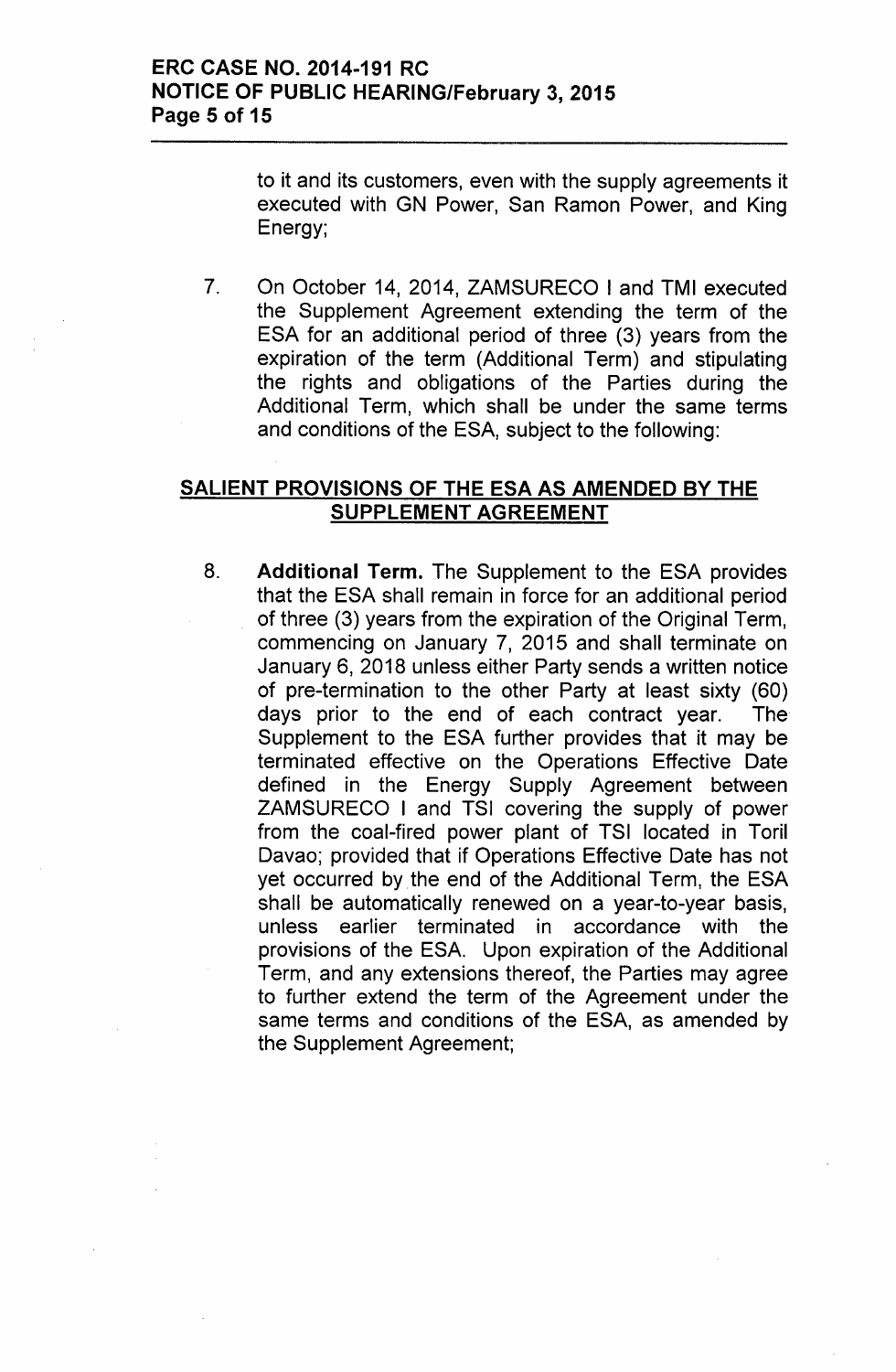### ERC CASE NO. 2014-191 RC NOTICE OF PUBLIC HEARING/February 3, 2015 Page 6 of 15

9. Electricity Fees. Beginning on the expiration of the Original Term, the Electricity Fees shall be computed based on the following values:

|             |           | 2013    | 2014    | 2015    | 2016    | 2017    | 2018    |
|-------------|-----------|---------|---------|---------|---------|---------|---------|
| <b>CF</b>   | PhP/kW/mo | 296     | 323     | 305     | 287     | 268     | 250     |
| <b>FOM</b>  | PhP/kW/mo | 239     | 314     | 314     | 314     | 314     | 314     |
| EF          | PhP/kWh   | 0.14864 | 0.15245 | 0.15245 | 0.15245 | 0.15245 | 0.15245 |
| <b>HFCR</b> | L/kWh     | 0.23580 | 0.23580 | 0.23580 | 0.23580 | 0.23580 | 0.23580 |
| <b>LOCR</b> | ./kWh     | 0.00240 | 0.00240 | 0.00240 | 0.00240 | 0.00240 | 0.00240 |

The CF and FOM for 2013 to 2015 and the EF for 2013 are based on the Decision of the Honorable Commission dated October 22,2012 in ERC Case No. 2011-114 RC, while the HFCR and LOCR for 2013 to 2015 are based on the Decisions dated November 26, 2012 in ERC Case Nos. 2012-057 RC,' 2012-060 RC,<sup>2</sup> 2012-058 RC,<sup>3</sup> 2012-045 RC,<sup>4</sup> 2012-063 RC,<sup>5</sup> 2012-086 RC,<sup>6</sup> 2012-039 RC,<sup>7</sup>2011-126 RC,<sup>8</sup> 2011-114 RC<sup>9</sup> and 2011-087 RC.<sup>10</sup>

<sup>&</sup>lt;sup>1</sup> In the Matter of the Application for Approval of the Energy Supply Agreement (ESA) Between Bukidnon Second Electric Cooperative, Inc. (BUSECO) and Therma Marine, Inc. (TMI), With Prayer For Provisional Authority, Bukidnon Second Electric Cooperative, Inc. (BUSECO), Applicant.

In the Matter of the Application for Approval of the Energy Supply Agreement (ESA) Between Camiguin Electric Cooperative, Inc. (CAMELCO) and Therma Marine, Inc. (TMI), With Prayer For Provisional Authority, Camiguin Electric Cooperative, Inc. (CAMELCO), Applicant.

<sup>3</sup> In the Matter of the Application for Approval of the Energy Supply Agreement (ESA) Between Cotabato Electric Cooperative, Inc. (COTELCO) and Therma Marine, Inc. (TMI), With Prayer For Provisional Authority, Cotabato Electric Cooperative, Inc. (COTELCO), Applicant.

<sup>&</sup>lt;sup>4</sup>In the Matter of the Application for Approval of the Energy Supply Agreement (ESA) Between Misamis Occidental I Electric Cooperative, Inc. (MOELCI I) and Therma Marine, Inc. (TMI), With Prayer For Provisional Authority, Misamis Occidental I Electric Cooperative, Inc. (MOELCI I), Applicant.

S In the Matter of the Application for Approval of the Energy Supply Agreement (ESA) Between Misamis Occidental II Electric Cooperative, Inc. (MOELCI II) and Therma Marine, Inc. (TMI), With Prayer For Provisional Authority, Misamis Occidental II Electric Cooperative, Inc. (MOELCI II), Applicant.

In the Matter of the Application for Approval of the Energy Supply Agreement (ESA) Between ZAMBOANGA DEL SUR I ELECTRIC Cooperative, Inc. (ZAMSURECO I) and Therma Marine, Inc. (TMI), With Prayer For Provisional Authority, Sultan KudaratElectric Cooperative, Inc. (ZAMSURECO I), Applicant.

In the Matter of the Application for Approval of the Energy Supply Agreement (ESA) Between Zamboanga City Electric Cooperative, Inc. (ZAMCELCO) and Therma Marine, Inc. (TMI), With Prayer For Provisional Authority, Zamboanga City Electric Cooperative, Inc. (ZAMCELCO), Applicant.

<sup>8</sup> In the Matter of the Application for Approval of the Energy Supply Agreement (ESA) Between Zamboanga Del Sur II Electric Cooperative, Inc. (ZAMSURECO II) and Therma Marine, Inc. (TMI), With Prayer For Provisional Authority, Zamboanga Del Sur II Electric Cooperative, Inc. (ZAMSURECO), Applican

In the Matter of the Application for Approval of the Energy Supply Agreement (ESA) Between Zamboanga Del SurlElectric Cooperative, Inc. (ZAMSURECO I) and Therma Marine, Inc. (TMI), With Prayer For Provisional Authority, Zamboanga Del Sur I Electric Cooperative, Inc. ZAMSURECO I), Applicant.

In the Matter of the Application for Approval of the Energy Supply Agreement (ESA) Between Zamboanga Del Norte Electric Cooperative, Inc. (ZANECO) and Therma Marine, Inc. (TMI), With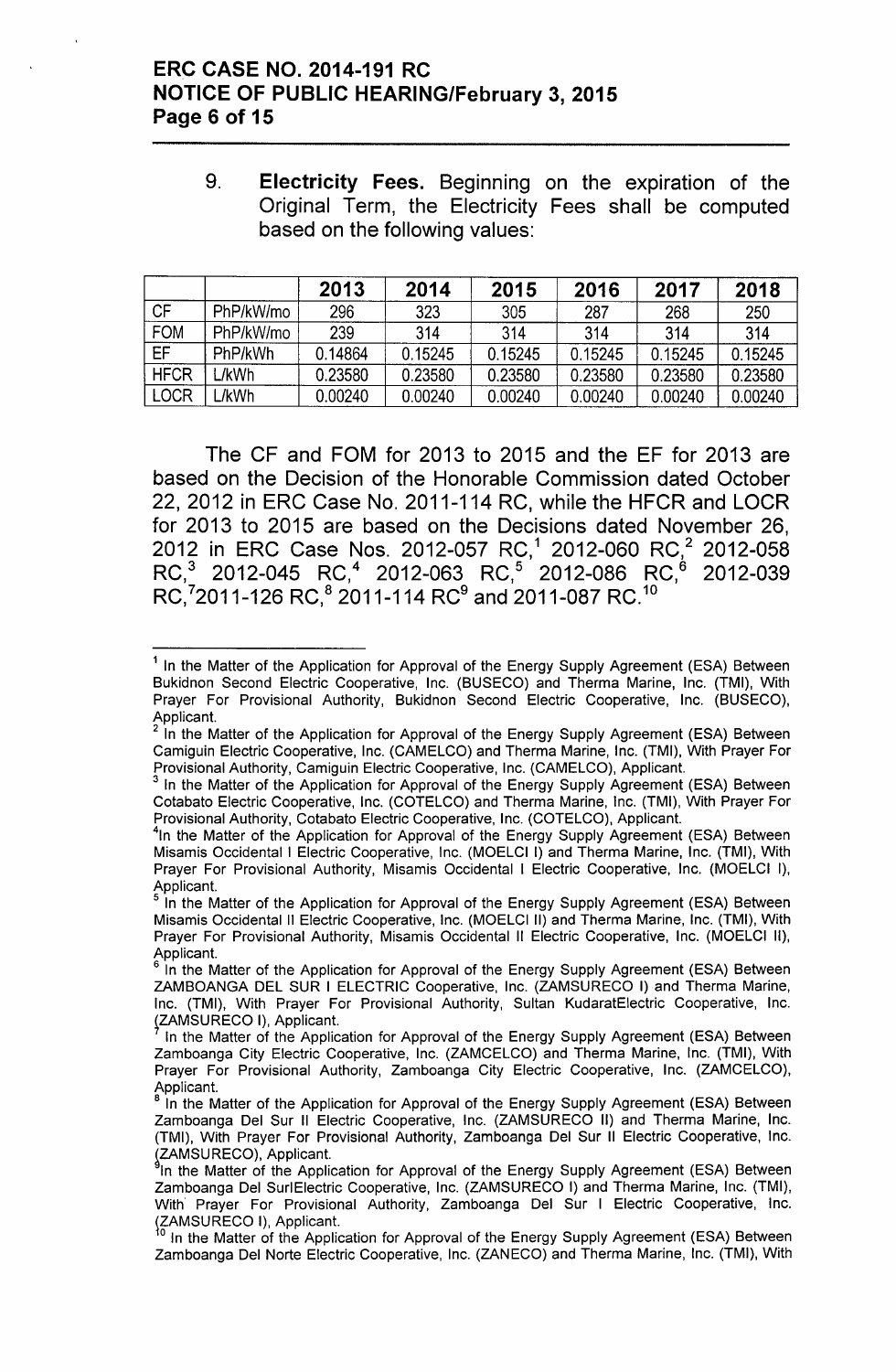### **ERC CASE NO. 2014-191 RC NOTICE OF PUBLIC HEARING/February 3, 2015 Page 7 of 15**

9.1 The formula for FC in item 2 (Contract Energy Fee per month) of Schedule **III** (Contract Energy Fee) of the ESA shall be deemed amended to read as follows:<sup>11</sup>

$$
FC = \left[ CF + (FOM)(IF_f) \right] BC + \left[ \left( \frac{INS}{12} \right) \frac{BC}{TotalBC} \right]
$$

$$
INS = INS_y - INS_1
$$

Where:

- $INS<sub>v</sub>$  = actual insurance cost for the two barges for the current year
- $INS<sub>1</sub>$  = PhP43,035,782.00 for the two barges, representing insurance cost included in the FOM
- 9.2 Hence, the formula for Contract Energy Fee per Month as provided in the ESA shall be:<sup>12</sup>

$$
CEF = FC + VC
$$

$$
FC = \left[ CF + (FOM)(IF_f) \right] BC + \left[ \left( \frac{INS}{12} \right) \frac{BC}{TotalBC} \right]
$$

 $VC = [(EF)(IF_{n}) + FLR]ED_{m}$ 

For calendar month  $m = 1, 2, ..., 12$ 

Where:

| CEF = |     | Contract Energy Fee in Php                                                         |
|-------|-----|------------------------------------------------------------------------------------|
| EF    | $=$ | Energy Fee (before adding the applicable VAT) for<br>the Billing Period in Php/kWh |
| FC    | $=$ | Fixed charge per month in Pesos                                                    |

Prayer For Provisional Authority, Zamboanga Del Norte Electric Cooperative, Inc. (ZANECO), Applicant.

<sup>&</sup>lt;sup>11</sup> Supplement Agreement, Section 2.1

<sup>&</sup>lt;sup>12</sup> ESA, Schedule III, Item 2, as amended by the Section 2 of the Supplement Agreement.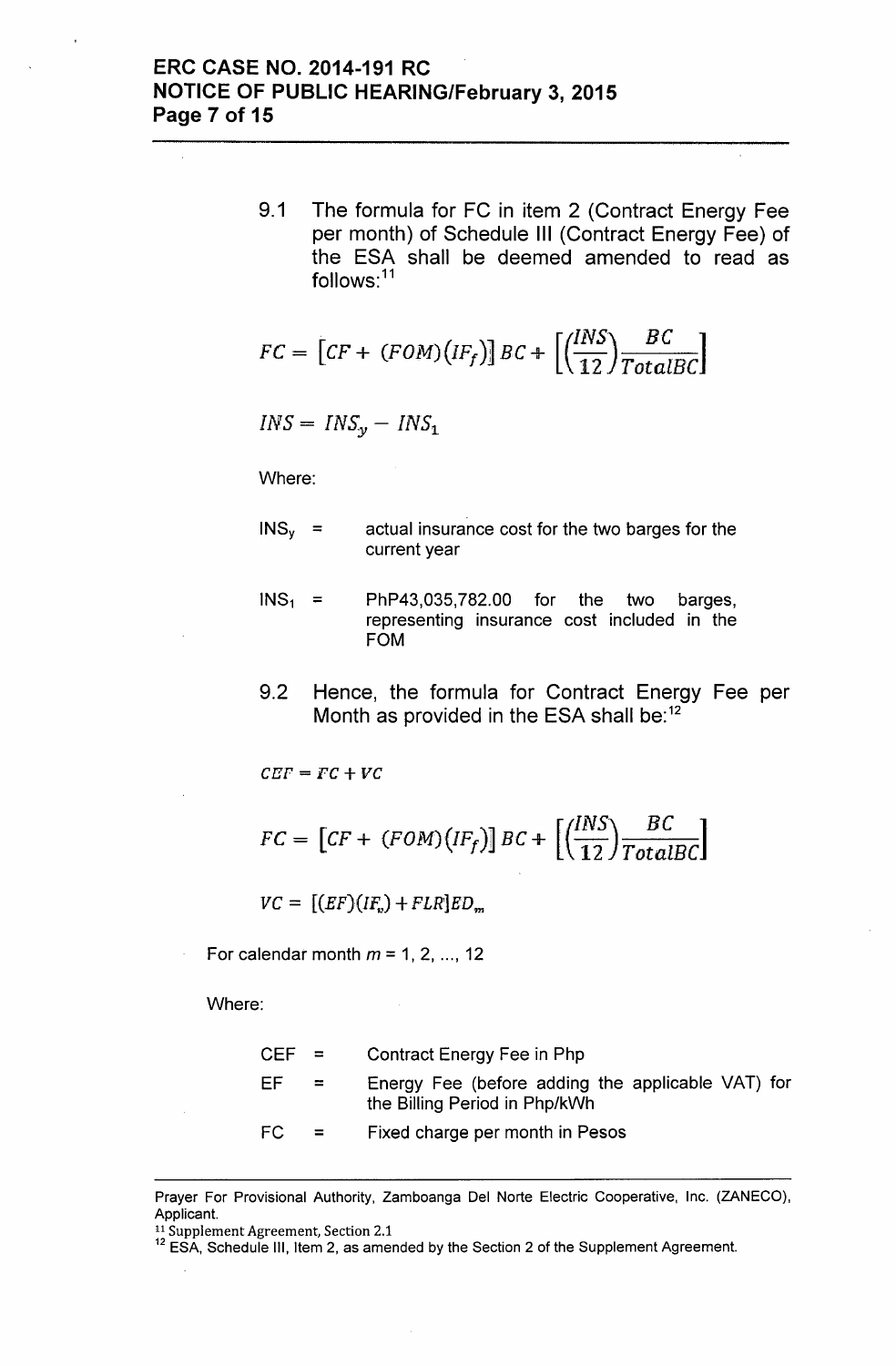### **ERC CASE NO. 2014-191 RC NOTICE OF PUBLIC HEARING/February 3,2015 Page 8 of 15**

- VC = Variable charge per month in Pesos
- $CF =$  the Capacity fee in Php/kW/month for the current Contract Year
- FOM = Fixed O&M fee in Php/kW/month
- $IF<sub>f</sub>$  = Inflation factor for fixed O&M fee
- $BC =$  Billing Capacity in kW or 5,000 kW
- $INS = INS_v INS_1$

#### Where:

- $INS<sub>v</sub>$  = actual insurance cost for the two barges for the current year
- $INS<sub>1</sub>$ PhP43,035,782.00 for the two barges,  $=$ representing insurance cost included in the FOM

 $IF<sub>v</sub>$  = Inflation factor for Energy Fee

- TotalBC= Total Billing Capacity for all Energy Supply Agreements entered into by Supplier which have achieved effectivity date and for the duration of such effectivity, as such terms and conditions are defined under the respective Energy Supply Agreements
- FLR = Fuel oil, lube oil and related fuel rate in Php/kWh
- $ED<sub>m</sub>$  = The Sum of the hourly volumes of Contract Energy as found in the Contract Energy Schedule (or as revised by the Parties or by MSO/MSO RCC) for the Billing Period primarily associated with calendar month m (for example December 26-January 25 is associated with January) (and adjusted for transmission losses, if any, imputed by the transmission service provider if measured at a meter other than the Generator Metering Point), in kWh

The Fixed Charge ("FC") shall be proportionately adjusted if:

- a. The Contract Energy Delivery days in a Billing Period are less the total number of days in the Billing Period (to adjust to first and last Billing Periods of the ESA); and
- b. The non-delivery days (or fraction thereof) in any Billing Period caused by Allowed Downtime described under Section 8 of the ESA.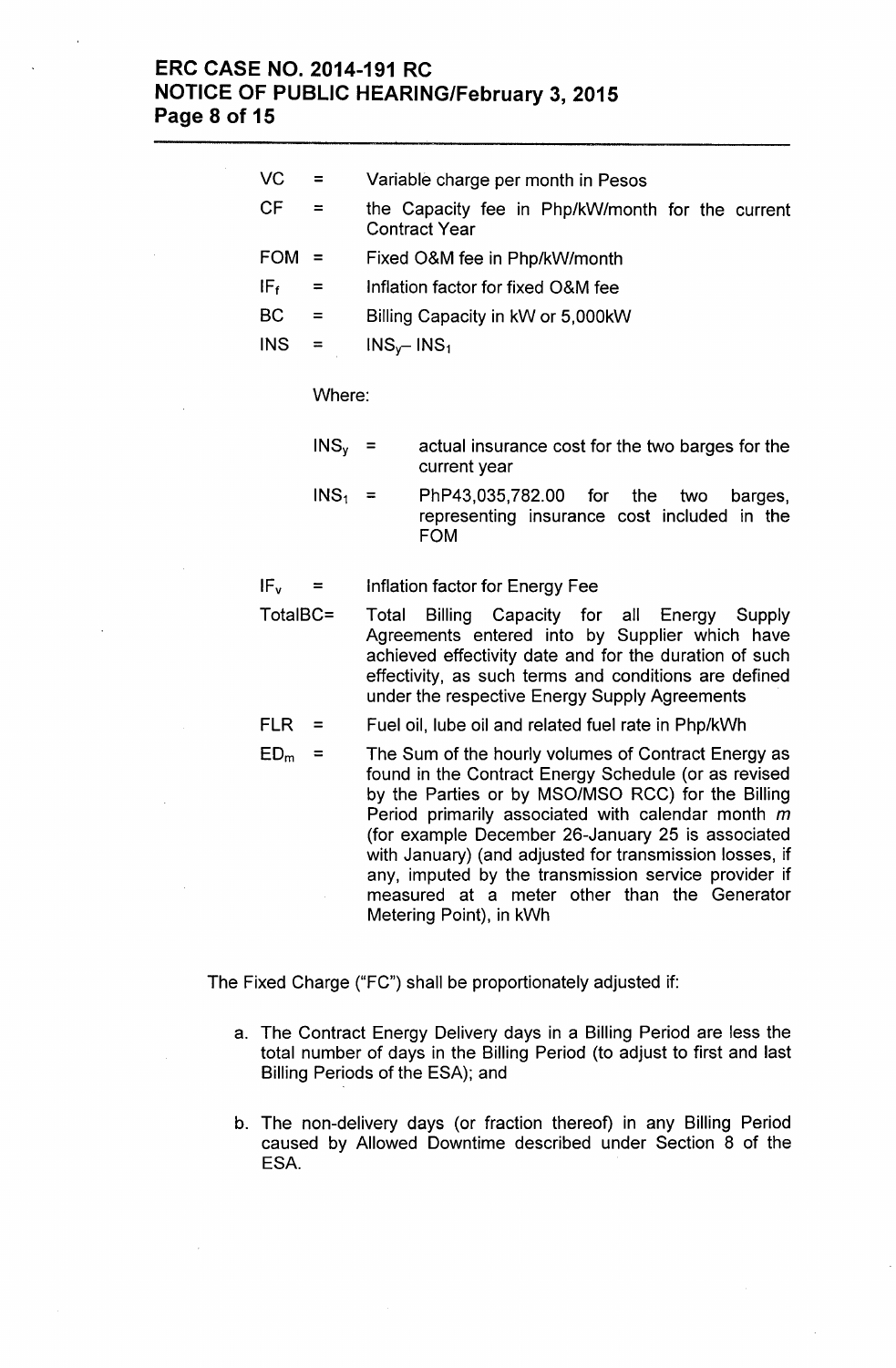### ERC CASE NO. 2014-191 RC NOTICE OF PUBLIC HEARING/February 3, 2015 Page 9 of 15

9.3 Finally, the base indices in Item 3 (Inflation Factor) of Schedule III (Contract Energy Fee) of the ESA shall be deemed amended to read as follows:<sup>13</sup>

 $PCPI<sub>b</sub>$  = Philippine CPI of 126.4 as of June 2011

 $UCPI<sub>b</sub> = US CPU of 225.722 as of June 2011$ 

 $ECPI<sub>b</sub> = EURO CPI of 113.10 as of June 2011$ 

 $JCPI<sub>b</sub>$  = Japan CPI of 99.9 as of June 2011

- 10. Billing Capacity. In the event that TMI is required to reduce its installed capacity in order to remain compliant with Section 45 of the EPIRA, TMI shall have the right to reduce the Billing Capacity of ZAMSURECO I to the extent of the reduction required under Section 45 of the EPIRA, provided that, the reduction in the Billing Capacity of ZAMSURECO I shall not exceed its pro rata share in the total Billing Capacity of TMI in relation with other offtakers of TMI<sup>14</sup>;
- 11. Contract Energy. Under the ESA, TMI shall make available, on a monthly basis, the capacity of 5MW, to be delivered in accordance with the Schedule of Contract of Energy under the ESA;
- 12. Additional Energy. TMI may, at its option, make available to ZAMSURECO I such energy in excess of the contracted energy for which ZAMSURECO I shall be liable to pay the Additional Energy Fee consisting of variable and fixed charges pro-rated for the hours of delivery of the additional energy, subject to annual adjustments. The same formula for the Additional Energy Fee Rate under the ESA shall continue to be in effect;

<sup>13</sup>Supplement Agreement, Section 2.3.

14 Supplement Agreement, Clause 2.9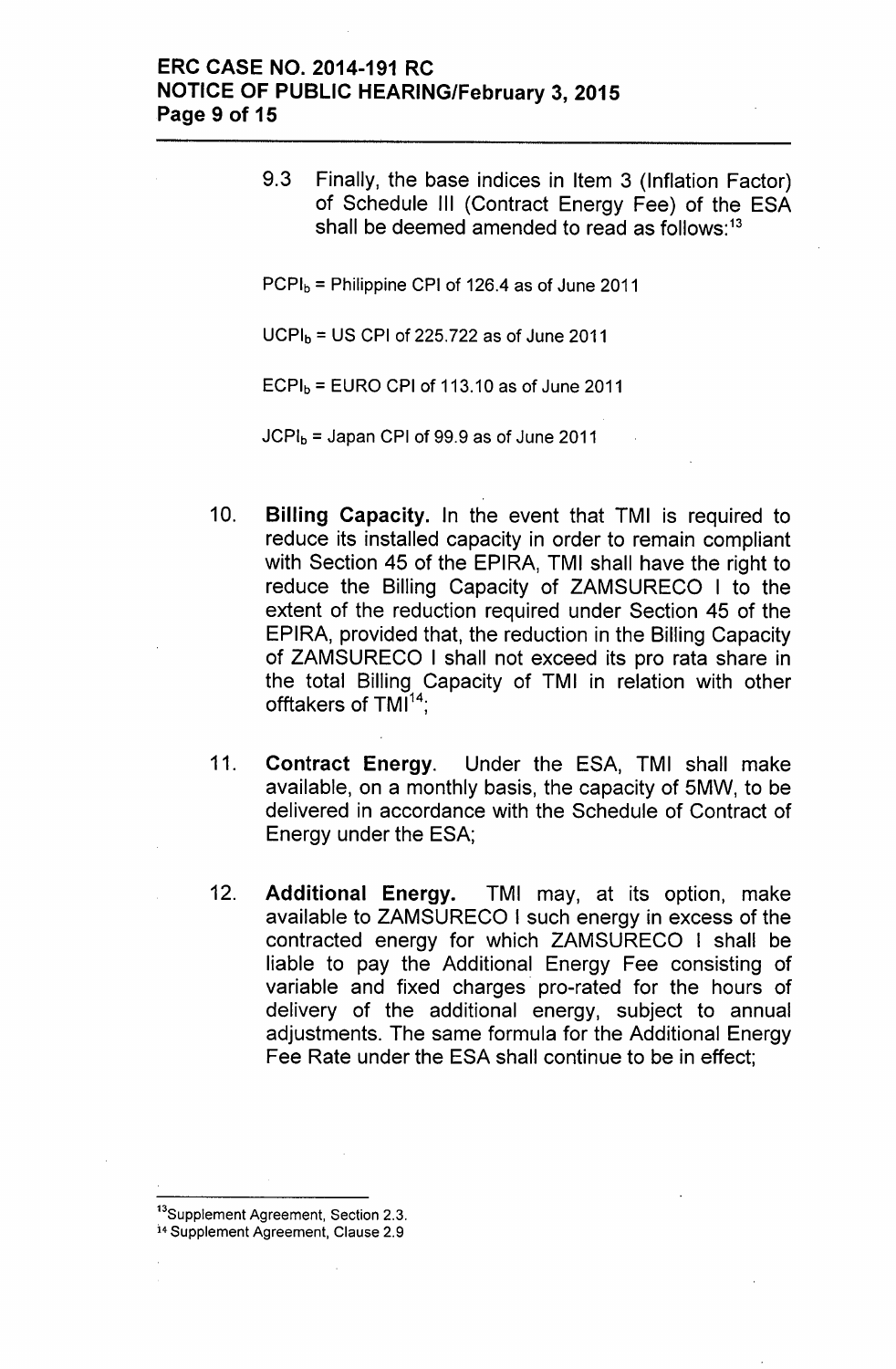### ERC CASE NO. 2014-191 RC NOTICE OF PUBLIC HEARING/February 3, 2015 Page 10 of 15

- 13. Load Curtailment Adjustment. For Contract Energy subject of load curtailment, ZAMSURECO I shall pay the Load Curtailment Adjustment in lieu of the Capacity Fee component of the Contract Energy Fee. The same formula for the Load Curtailment Adjustment Rate under the ESA shall continue to be in effect;
- 14. Replacement Energy. TMI has the option but not the obligation to source replacement or alternative supply from its own back-up facility and/or any third party to supply all or part of the Contract Energy;
- 15. Security Deposit. Before the commencement of the second (2<sup>nd</sup>) Contract Year and each Contract Year thereafter, ZAMSURECO I shall provide TMI a Renewal Security Deposit in the form of a Standby Letter of Credit in an amount equivalent to the estimated average one month Invoice projected for the next twelve (12) months as agreed by TMI and ZAMSURECO lor, in case of disagreement, in an amount equal to the highest Invoice issued by TMI to ZAMSURECO I in the twelve (12) months immediately preceding the Commencement of such Contract Year;<sup>15</sup>
- 16. Application Costs. The Supplement Agreement provides that ZAMSURECO I shall bear the costs of all filing fees, costs of publication, legal fees and similar costs arising from the preparation and filing of the instant application $16$ ;
- 17. The extension of the Contract Term under the Supplement Agreement and the implementation thereof will redound to the benefit of ZAMSURECO I's consumers which may otherwise be forced to bear the cost of 5MW purchased from the Interim Mindanao Electricity Market (IMEM) or to suffer a corresponding amount of brownouts. In undertaking the extension of the ESA under the Supplement to the ESA, ZAMSURECO I seeks to comply with its obligation of providing stable and continuous power supply, pursuant

<sup>&</sup>lt;sup>15</sup>ESA, Clause 6.1.2, as amended by Section 2.4 of the Supplemental Agreement.

<sup>16</sup> Supplement Agreement, Section 2.7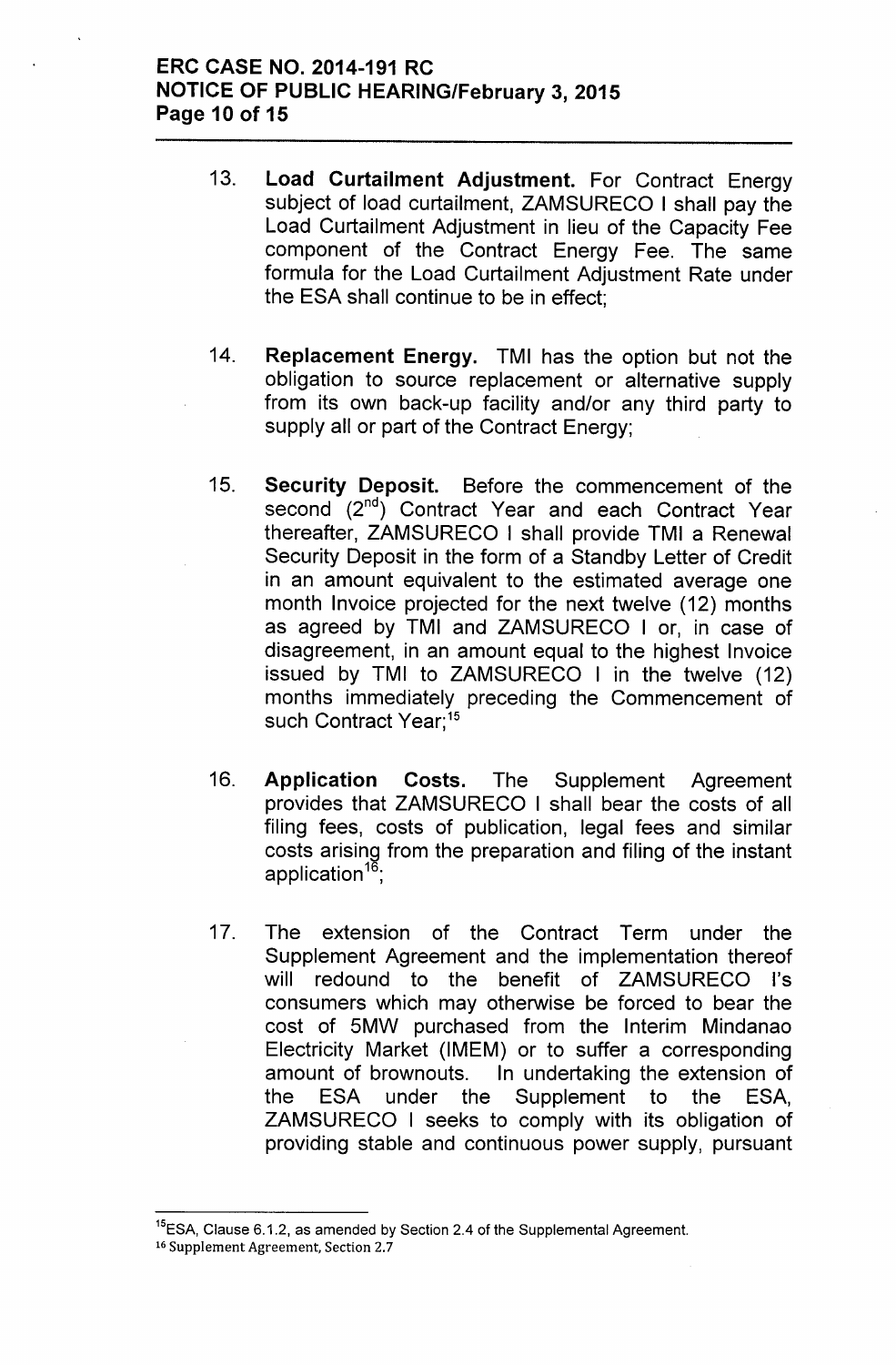### ERC CASE NO. 2014-191 RC NOTICE OF PUBLIC HEARING/February 3, 2015 Page 11 of 15

to the Department Circular No. DC 2012-03-004 dated March 19, 2012 of the Department of Energy (DOE);

#### **SUBMISSIONS**

- 18. In support of the instant application and in compliance with Rule 20 (B) of the ERC Rules of Practice and Procedure, it submits the following additional documents:
	- a. Board of Investments (BOI) Certificate of Registration of TMI (Annex "H" of the joint application);
	- b. Environmental Compliance Certificate (ECC) issued by the Department of Environment and Natural Resources (DENR) to TMI (Annex "I" of the joint application);
	- c. Certification dated November 25, 2014 issued by the National Grid Corporation of the Philippines (NGCP) (Annex "J" of the joint application);
	- d. Certificate of Compliance (COC) issued by the Energy Regulatory Commission (ERC) to TMI (Annex "K" of the joint application);
	- e. Relevant Technical and Economic Characteristics of TMI's Power Barges (Annex "L" of the joint application);
	- f. Sources of Funds/Financial Plans (Annex "M" of the joint application);
	- g. Purchased Power Rate (Annex "N" of the joint application);
	- h. Cash Flow (Annex "0" of the joint application);
	- i. Financial Model (Annex "P");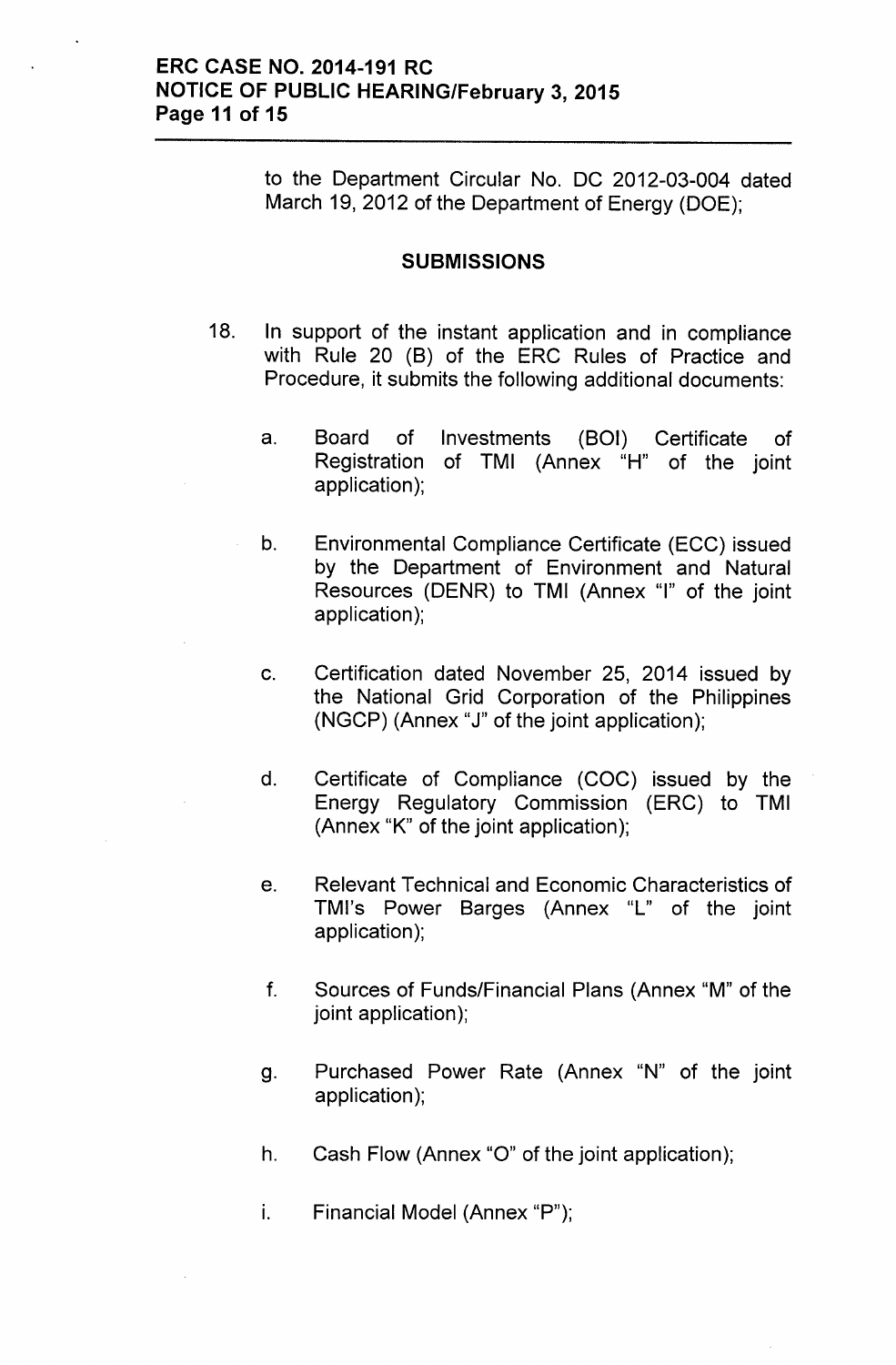### ERC CASE NO. 2014-191 RC NOTICE OF PUBLIC HEARING/February 3, 2015 Page 12 of 15

- j. Fuel Procurement Process of TMI (Annex "Q" of the joint application);
- k. Transmission Service Agreement (TSA) executed between ZAMSURECO I and NGCP (Annex "R" of the joint application);
- I. Certification from PSALM of the insufficiency of its supply to meet ZAMSURECO I's requirements (Annex "S" of the joint application); and
- m. Procurement Process of ZAMSURECO I (Annex "T" of the joint application);
- 19. In further compliance with the requirements of the Commission, they considered several scenarios and derived a Rate Impact Simulation based on the said scenarios, which is attached to the joint application as Annex "U" and may be summarized as follows:

| Year | <b>Scenario</b><br>without<br>TMI*<br>PhP/kWh | <b>Scenario with</b><br>TMI<br>PhP/kWh | <b>Increase/</b><br>(Decrease)<br>PhP/kWh | <b>Supply</b><br><b>Deficiency</b><br>without<br><b>TMI</b><br>(kw) | <b>Supply</b><br><b>Deficiency</b><br>with TMI<br>(kw) |
|------|-----------------------------------------------|----------------------------------------|-------------------------------------------|---------------------------------------------------------------------|--------------------------------------------------------|
| 2015 | 4.5044                                        | 4.7458                                 | .2414                                     | (12, 261)                                                           | (7, 261)                                               |
| 2016 | 4.6634                                        | 5.0147                                 | .3513                                     | (9, 446)                                                            | (4, 446)                                               |
| 2017 | 4.7420                                        | 4.8657                                 | .1237                                     | (15,604)                                                            | (10, 604)                                              |

### MOTIONS FOR PROVISIONAL AUTHORITY AND CONFIDENTIAL TREATMENT OF INFORMATION

- 20. They move for the issuance of a provisional approval of the Supplement Agreement, pending trial on the merits thereof, upon the following reasons:
	- a. Mindanao Power Crisis. The power shortage in Mindanao has remained a critical problem for ZAMSURECO I which continues to suffer rotating brownouts in the grid. A bilateral agreement, such as the Supplement Agreement, will significantly aid ZAMSURECO I in minimizing or even eliminating the rotating brownouts in its franchise area which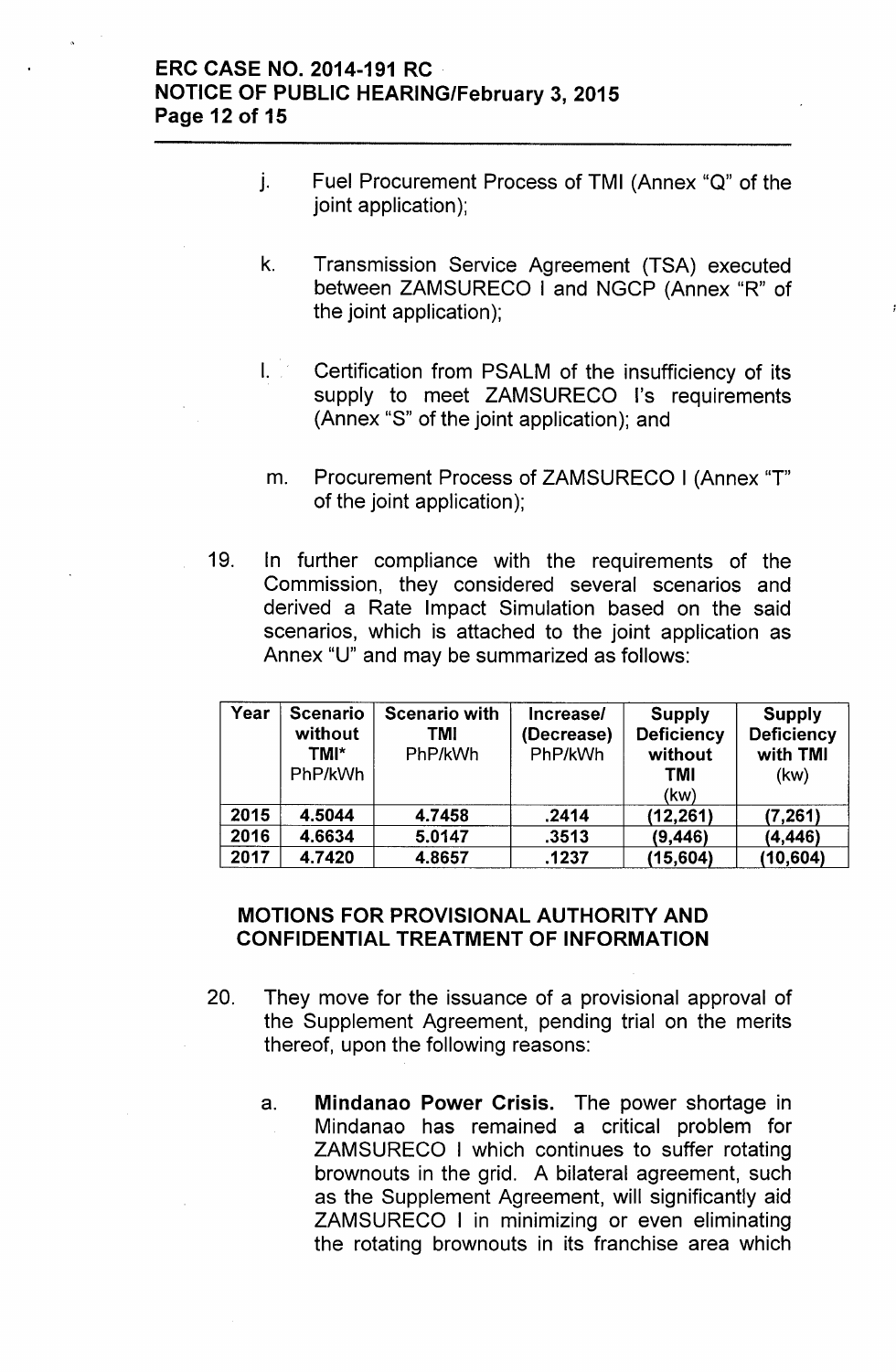### ERC CASE NO. 2014-191 RC NOTICE OF PUBLIC HEARING/February 3, 2015 Page 13 of 15

has had a debilitating impact upon the local economy;

- b. Insufficiency of NPC/PSALM Supply. The reduction of the NPC/PSALM CSEE capacity from ZAMSURECO I's portfolio renders imperative a bilateral supply contract to answer for the equivalent capacity, lest ZAMSURECO I be compelled to resort to the unpredictable and expectedly higher prices in the IMEM or worse, be curtailed for insufficient contracted capacity; and
- c. Continuing Demand Growth. As illustrated in its DDP, ZAMSURECO I is expecting a growth in the total demand of its end-users so that, coupled with reduction of the NPC/PSALM capacity, there is a wide supply gap that urgently needs to be filled. Without the Supplement Agreement, ZAMSURECO I will be incapable of satisfying the electricity requirements of its end-users who must be forced to suffer brownouts resulting from its curtailment;
- 21. Considering the foregoing, they request the Commission for the provisional approval of the ESA, as amended by the Supplement Agreement to enable ZAMSURECO I to draw under the said agreement. This will avoid the power interruptions which have caused irreversible losses upon economic productivity within its franchise area. The Affidavit in support of the prayer for the issuance of Provisional Authority is attached to the joint application as Annex "V";
- 22. Under Section 13 of the ESA, each Party undertook to keep in strict confidence and not to disclose to any third party any and all Confidential Information of the other Party;
- 23. Under Rule 4 of the ERC Rules, the Commission may, upon request of a party and determination of the existence of conditions which would warrant such remedy, treat certain information submitted to it as confidential. Pursuant to its undertaking, ZAMSURECO I and TMI move that Annexes "M", "N", "O", "P", and "Q"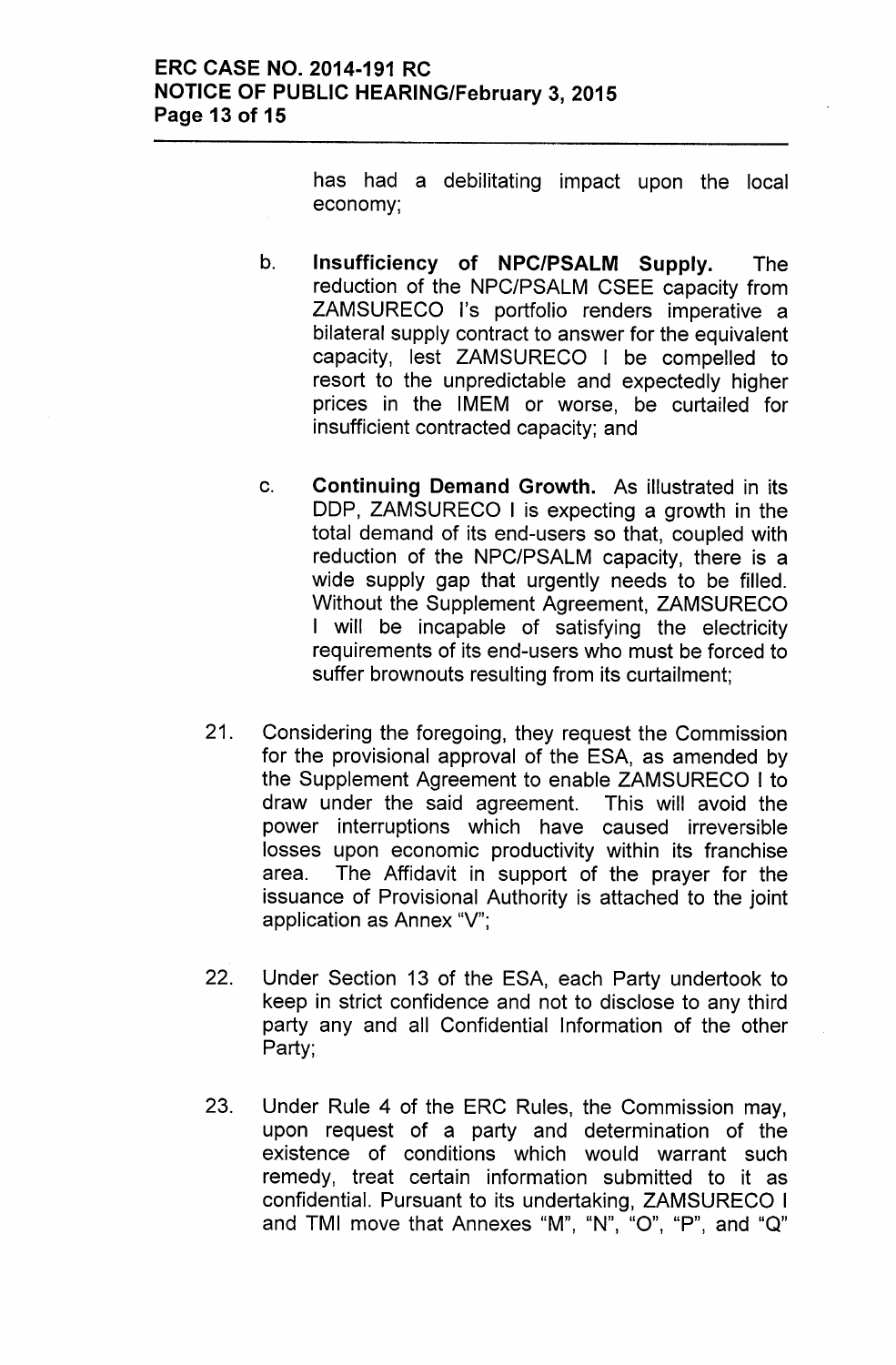### **ERC CASE NO. 2014-191 RC NOTICE OF PUBLIC HEARING/February 3, 2015 Page 14 of 15**

not be disclosed and be treated as confidential documents in accordance with Rule 4 of the ERC Rules and accordingly, not be disclosed to persons other than the officers and staff of the Commission, as necessary. These documents contain certain non-public information, data and calculations involving business operations and financial trade secrets reflecting TMI's investment and business calculations;

- 24. They submitted one (1) copy of Annexes "M", "N", "0", "P" and "Q" in a sealed envelope, with the envelope and each page of the document stamped with the word "Confidential"; and
- 25. They pray that the Commission:
	- a. Issue an Order treating Annexes "M", "N", "0" , "P" and "Q" and the information contained therein as confidential, directing their non-disclosure to persons other than the officers and staff of the Commission, pursuant to Rule 4 of the ERC Rules, and prescribing the guidelines for the protection thereof;
	- b. Pending trial on the merits, provisionally approve the ESA, as amended by the Supplement Agreement, effective January 7, 2015; and
	- c. After trial on the merits, approve with finality the ESA, as amended by the Supplement Agreement, including the rates, Security Deposit and Application Costs which shall be for the account of ZAMSURECO I.

The Commission has set the said application for jurisdictional hearing, pre-trial conference, expository presentation and evidentiary hearing on **March 10, 2015 (Tuesday) at nine 0' clock in the morning (9:00 A.M.) at ZAMSURECO I's Principal Office, Gov. Vicente M. Cerilles St., Pagadian City, Zamboanga Del Sur.**